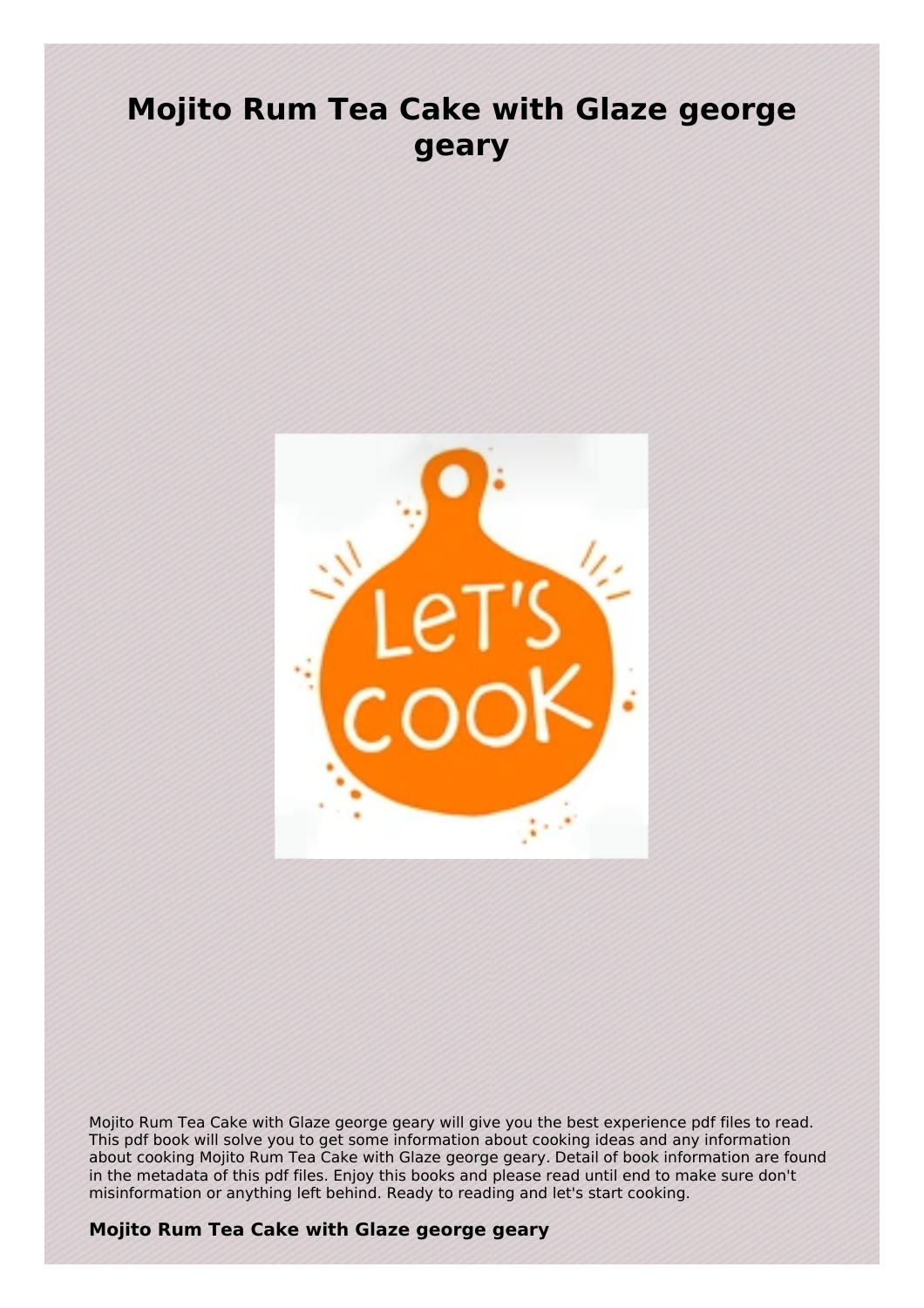Mojito Rum Tea Cake with Glaze

A loaf cake packed with the flavors of Cuba! Just like the namesake Mojito drink.

Yield: 1-pound cake, serves 8-12 Preheat oven: 350°F 9x5-inch pan, sprayed with non-stick spray

7 medium 1 cup 1/3 cup 2 large 1-1/2 cups 1 tsp 1/4 tsp 1/2 tsp 1/3 cup 1/4 cup

limes, zested and juiced (divided) granulated sugar canola oil eggs cake flour baking powder baking soda salt sour cream fresh mint leaves, chopped fine

1. In a large bowl, combine 1 Tbsp lime zest, granulated sugar and oil. Whisk in

eggs until fully blended. Set aside.

egg mixture mixing fully.

2. In another bowl, whisk flour, baking powder, baking soda and salt. Add to sugar-

3. In a small bowl combine 1/4 cup lime juice and sour cream. Add to above

mixture. Fold in chopped mint. Pour into prepared pan. Bake in center rack, for 45 to 55 minutes or until a toothpick inserted into the center comes out clean. Meanwhile, make the glaze and icing.

Glaze: 1 Tbsp 1/2 cup 2 Tbsp